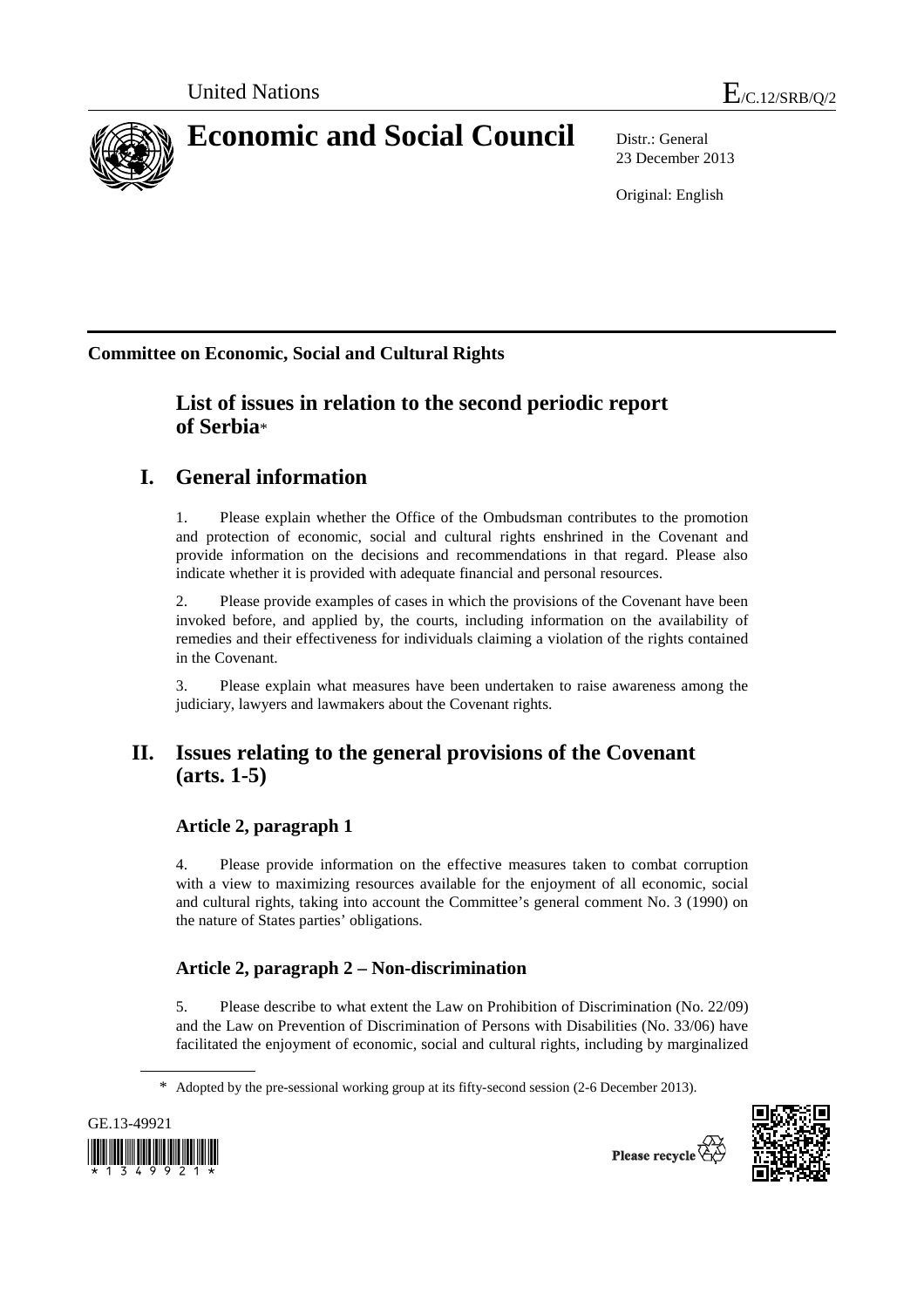groups, and indicate the number of cases invoking equal treatment and their outcomes (E/C.12/SRB/2, para. 1).

6. Please provide information on the Ombudsman's assessments of the effectiveness of Roma inclusion measures throughout Serbia and explain the achievements of the Commission for the Protection against Discrimination in implementation of the Ombudsman's recommendations in regard to economic, social and cultural rights and the recommendations of the Committee.

7. Please explain how privatization has impacted the enjoyment of economic, social and cultural rights and indicate what measures are being undertaken to ensure the enjoyment of economic, social and cultural rights by the rural population.

8. Please indicate how many ethnically motivated incidents of violence or hatred have been reported and investigated in 2010-2013, and with what outcomes as far as the Covenant is concerned. Please also provide information on the steps taken to prevent and punish acts of discrimination against members of national minorities (E/C.12/SRB/2, paras. 4-5).

9. Please describe how the Strategy for Improvement of the Status of Roma 2012-2014 and the Action Plan for Implementation of the Strategy, together with the new Strategy for Prevention and Protection against Discrimination, have contributed to increase access to affordable housing, education, employment, health and social protection.

10. Please assess the effectiveness of procedures for refugees, returnees and internally displaced persons (IDPs) to obtain personal documents, including birth certificates and identity cards, essential to the enjoyment of economic, social and cultural rights, in accordance with the amendments to the Law on Non-Contentious Procedures of 31 August 2012. Please also indicate how many refugees, returnees and IDPs, in particular Roma without registered residence, have gained access to personal documents (E/C.12/SRB/2, para. 20).

11. Please indicate what durable solutions for IDPs have been undertaken or envisaged, in particular as regards their access to housing, employment and other income-generating activities, health, education and adequate services, including water and energy. Please also clarify what legal and administrative steps have been taken to assist IDPs, including those belonging to religious minorities, in their claims for the restitution of their property or appropriate compensation.

12. Please indicate the concrete steps taken to counter discrimination against minority religious or belief communities, violent attacks against places of worship and intrareligious tensions. Please also inform the Committee about existing strategies to promote interfaith dialogue at the local, regional and national levels and their impact.

13. Taking into account the repeated banning of pride parades by the Serbian authorities, please indicate the steps taken to raise awareness and combat discrimination based on gender identity and sexual orientation, as well as remedies available to victims of such discrimination. Please also indicate whether the criminal law recognizes hate speech against lesbian, gay, bisexual and transgender (LGBT) persons as an offence. Please further provide information about the steps taken to guarantee the rights of LGBT persons to freedom of expression, association and peaceful assembly and inform the Committee about strategies to ensure protection of defenders working on LGBT rights.

### **Article 3 – Equal rights of men and women**

14. Please indicate what steps have been taken to ensure equal opportunities for women and men in access to occupation and career progression, and indicate the number and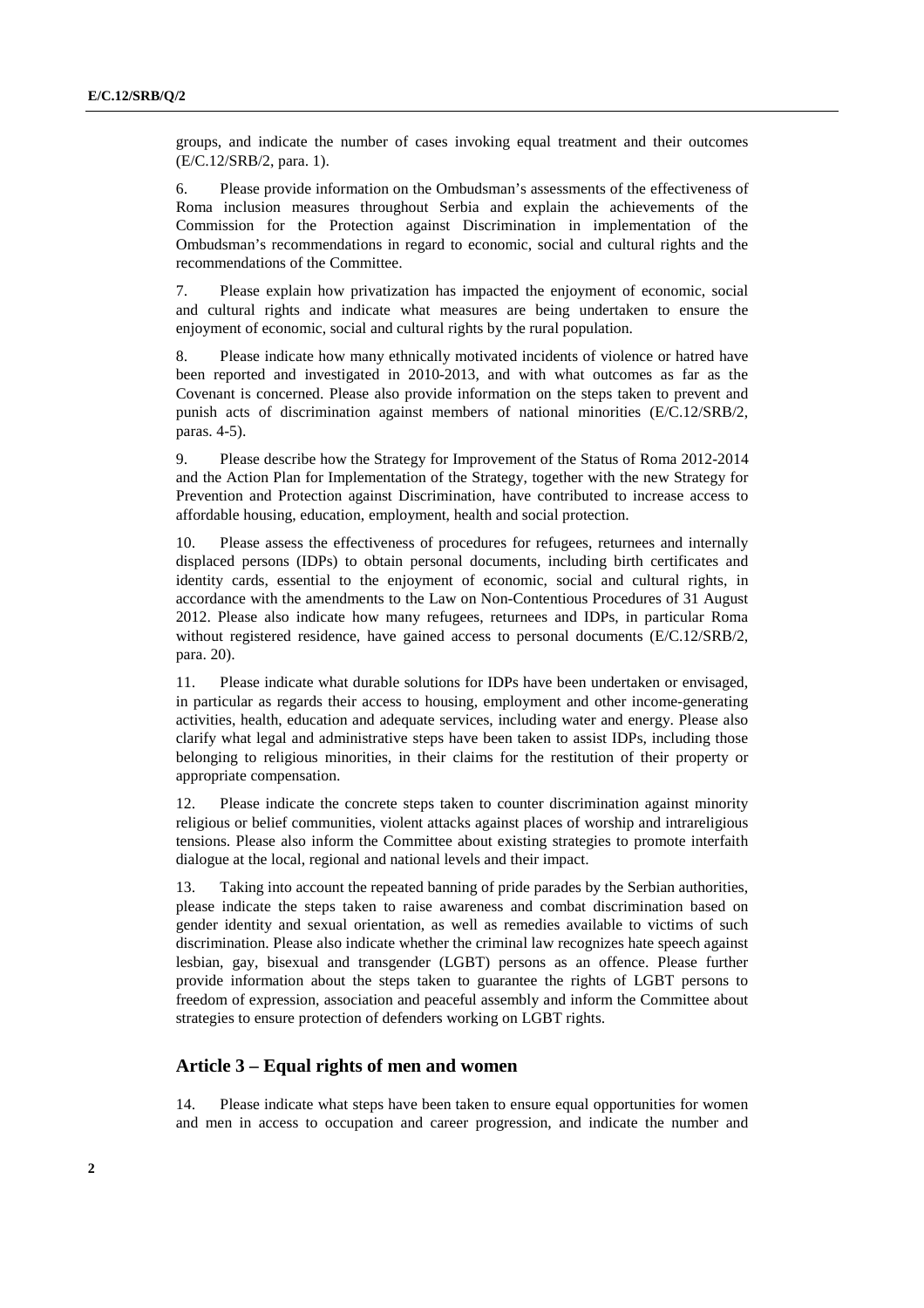results of cases of gender discrimination brought, and whether compensation has been paid. Please also comment on the reports that women, in particular those who are pregnant, often work with only temporary contracts which are not extended when they deliver.

15. Please provide information on the steps taken to strengthen national mechanisms for gender equality and the human and financial resources available to those mechanisms. In addition, please explain how the Council on Gender Equality effectively contributes to the equal treatment of women and men. Please also clarify what measures have been taken to increase the representation of women in the executive, legislative and judicial branches of the government, including temporary special measures, as well as in the economic sector.

16. Please explain the impacts of the Law on Gender Equality, the National Strategy for Improvement of the Status of Women and Advancement of Gender Equality in combination with the Strategy for Poverty Reduction and the National Employment Action Plan, in particular on women's right to work, education and the highest attainable standard of health (E/C.12/SRB/2, paras. 127, 130-131).

# **III. Issues relating to the specific provisions of the Covenant (arts. 6-15)**

## **Article 6 – The right to work**

17. Please describe the measures taken to address high unemployment, low participation in employment in the private sector and low mobility of the workforce, especially among women. Please also describe the impact of active employment policies to improve the competitiveness of disadvantaged groups of society in the labour market (E/C.12/SRB/2, para. 24) and to address the higher unemployment rate of women as compared to men (E/C.12/SRB/2, para. 25), and indicate how those policies are monitored and evaluated. Please further indicate the expenditures on active labour market policies (as a share of gross domestic product (GDP)). Please describe how the State party enforces the implementation of employment incentives by private-sector employers. Please also explain the interpretation of article 22 of the Labour Code, since it may allow for prevailing discrimination "when so justified".

18. In view of the reports that 49.5 per cent of IDPs have been unemployed and that more than 90 per cent of them have been unemployed for more than two years, please describe the steps taken to facilitate the inclusion of IDPs in the labour market and the effects of such measures.

19. In view of the previous concluding observations (E/C.12/1/Add.108, para. 44), please provide information on the effectiveness of the steps taken to promote employment and combat low income among persons with disabilities through special measures, as well as to collect reliable data on the extent of their unemployment (E/C.12/SRB/2, paras. 27- 28). Please also indicate the steps to ensure the implementation of the Law on Professional Rehabilitation of Persons with Disabilities.

20. Please explain whether the unemployment benefit coverage has been extended and indicate the reasons for absence of information on unemployment benefit coverage disaggregated by residency status and national or ethnic origin. Please also provide detailed information on the number of persons who are not eligible for old-age or disability pensions, as recommended in the previous concluding observations (E/C.12/1/Add.108, paras. 47-48).

21. Please explain what measures have been undertaken to combat unemployment and low income among Roma, refugees and other marginalized individuals. Please also provide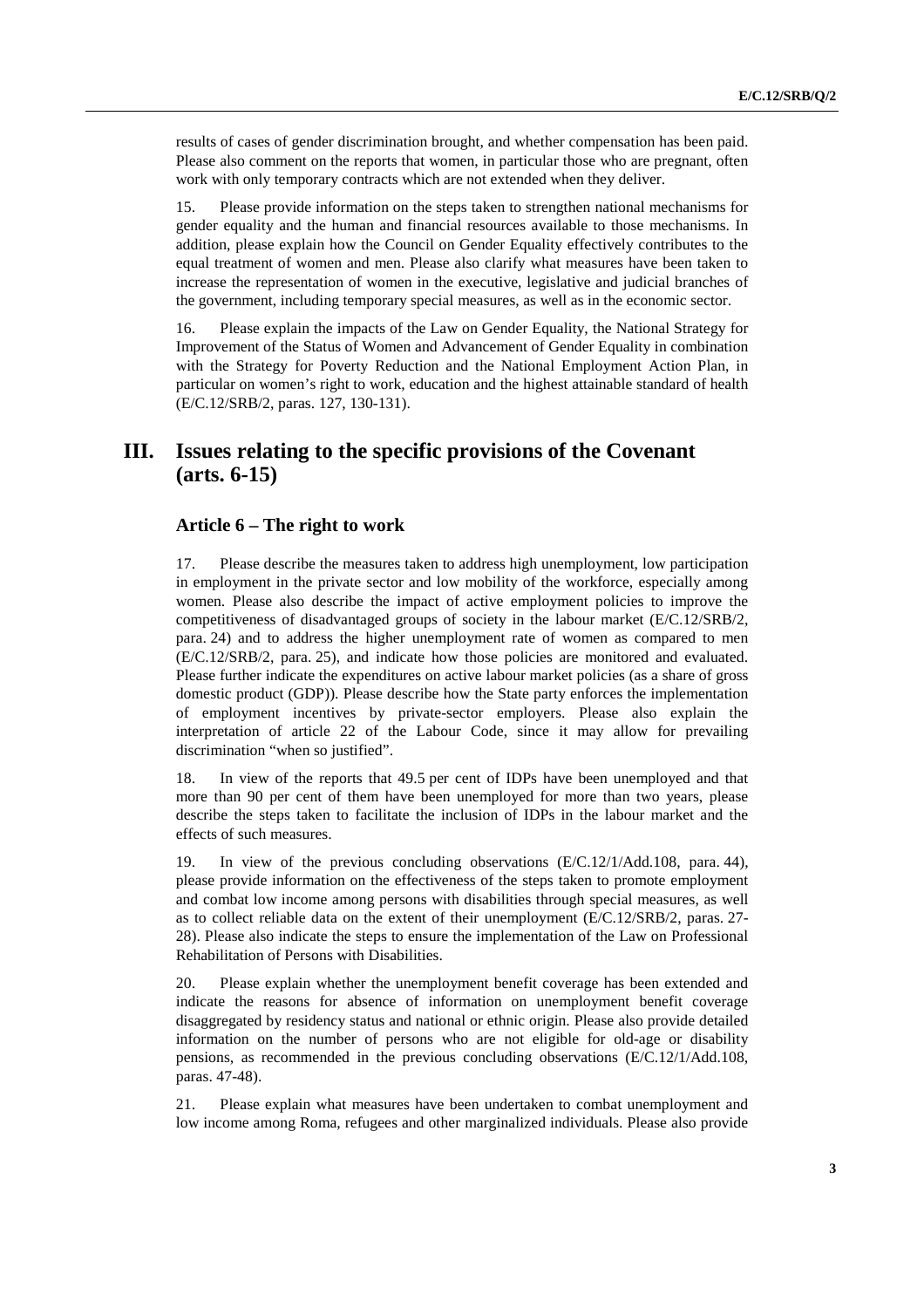information on the steps taken with a view to securing adequate working conditions and access to the social security system for Roma, refugees and other marginalized individuals who are currently employed in the informal economy.

22. Please provide information on the placement rate, the number of placements made out of the total vacancies notified to the employment services and indicate the average length of time for filling vacancies.

#### **Article 7 – The right to just and favourable conditions of work**

23. Please indicate what steps have been taken to ensure equal treatment of women and men in the public and private sectors, in particular equal remuneration for work of equal value. Please also explain what measures have been taken to combat the gender wage gap of 15 per cent.

24. Please provide annual statistical data, since 2006, concerning inspections carried out in the area of labour and safety at work by the Labour Inspection and their results, including the findings of breaches in the private sector, and the best practices. Please also describe the functioning of labour inspectorates and indicate whether they can deal with any breaches of labour standards or only those reported by employees.

## **Article 8 – Trade union rights**

25. Please explain why only a small number of workers are unionized in the private sector and why the registration of trade unions is subject to strict requirements including the authorization by the Minister of the Interior who also has the power to dissolve trade unions.

26. Please indicate the steps taken to ensure respect for freedom to form and join trade unions in private-sector companies. Please also inform the Committee about the instances of interference by employers with the right to form or join trade unions by employees as well as incidents of retaliation, if any, following involvement in trade union activities (E/C.12/SRB/2, para. 35). In the light of the previous concluding observations (E/C.12/1/Add.108, para. 46), please explain why the category of essential services is so broad as to include teachers and postal workers, thus limiting the right to strike beyond permissible restrictions set out in article 8 of the Covenant.

#### **Article 9 – The right to social security**

27. Please indicate whether the unemployment benefit provides for an adequate standard of living for the persons concerned and their families. Please also indicate whether the oldage and disability pensions have universal coverage.

28. Please indicate the steps taken to ensure assistance to IDPs by facilitating, inter alia, their access to personal documents in regard to employment history in order to enjoy social security and pension benefits. Please also specify what measures have been taken to recognize and accept documentation necessary for pension decisions in Serbia.

29. Please explain to what extent the social security legislation guarantees protection and services to marginalized groups and individuals such as persons with disabilities, those with low income or the long-term unemployed. In particular, please inform the Committee about the duration of social benefits and clarify the existence, if any, of interruptions in social security benefits and their duration.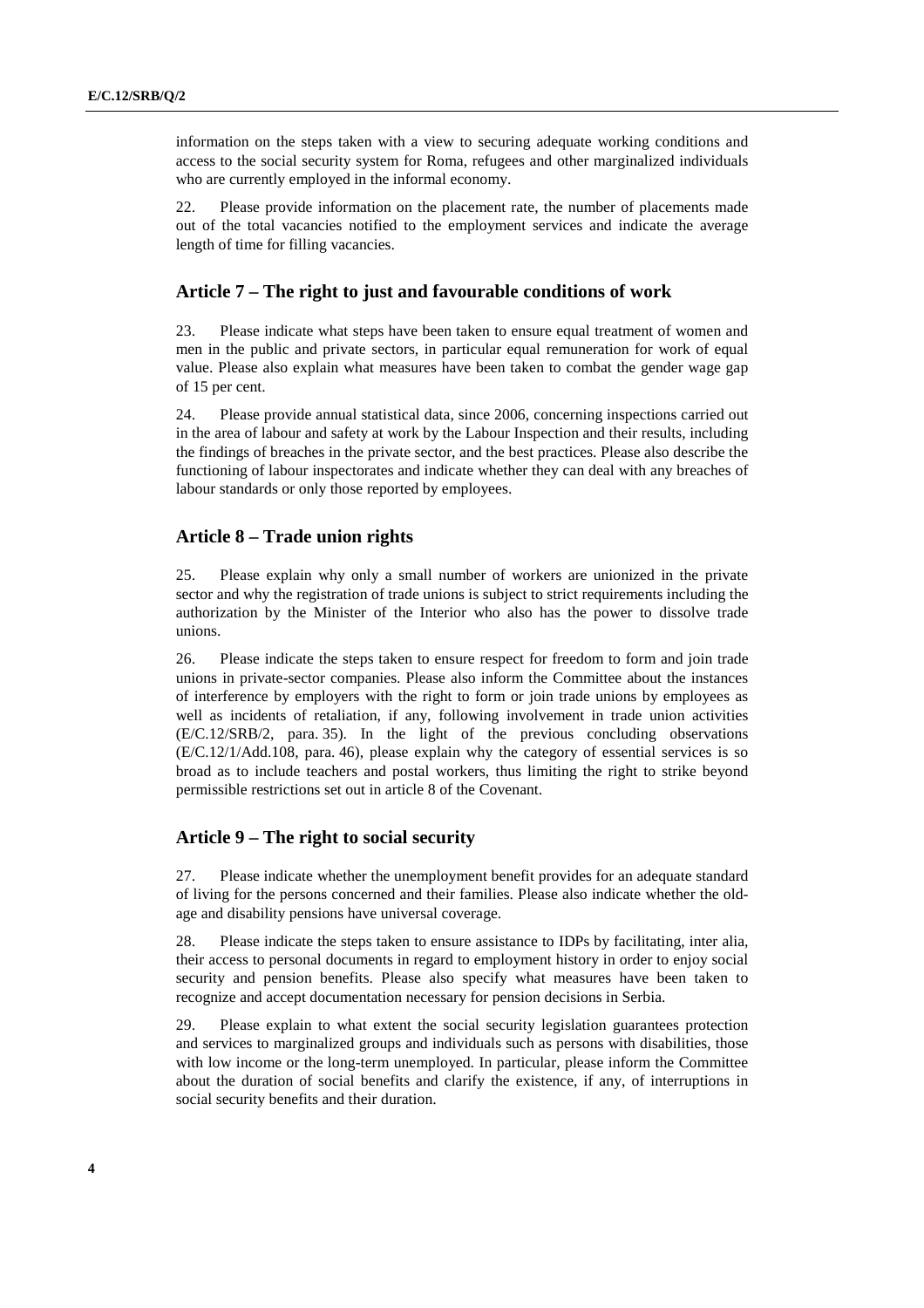30. Please explain what steps have been taken by local social welfare centres to integrate Roma and facilitate their access to social services in particular for those living in formal and informal settlements.

#### **Article 10 – Protection of the family, mothers and children**

31. Please provide information on the effectiveness of the measures taken to combat domestic violence, including training of the law enforcement authorities in that regard and providing assistance to victims in pursuance of the Law on Gender Equality. Please also explain why the relevant statistical data have not been disaggregated by national or ethnic origin (E/C.12/SRB/2, paras. 53 and 56).

32. Please provide information on the effectiveness of the legislative and policy measures in place to ensure protection for abused children, as well as the number of reported cases of child abuse (E/C.12/1/Add.108, para. 51). Please also provide information on the measures taken in the State party, including legislation, to prohibit corporal punishment in all settings, including at home.

33. Please indicate how the maternity benefits system is regulated in the State party and whether maternity benefits are made conditional on the duration of an employment contract.

34. Please provide information on the impact of the National Plan of Action against Human Trafficking for the period 2009-2011, as well as on training for law enforcement officials, judiciary, medical personnel and social workers in that regard during the reporting period. Please also provide information on the number of police officers who have been prosecuted and convicted for their involvement in trafficking of human beings during the reporting period, as requested in the previous concluding observations (E/C.12/1/Add.108, para. 52), and indicate the steps taken to counter the increase in acts of trafficking of children (E/C.12/SRB/2, para. 72).

35. Please explain what measures are undertaken to combat child labour, especially of Roma children below the age of 15, in the informal economy.

## **Article 11 – The right to an adequate standard of living**

36. Please indicate what measures have been taken to address the situation of many Roma families who continue to live in substandard housing conditions without access to basic services such as electricity, running water and sanitation and indicate the number and percentage of the population still living below the poverty line.

37. Please indicate the measures taken by the State party to ensure the right to housing for IDPs and other disadvantaged groups, including Ashkali, Egyptians and Roma, in particular those living in irregular settlements, and specify to what extent the housing programmes currently under way, including the National Strategy for Social Housing of February 2012, address the housing needs of the above-mentioned groups.

38. Please explain if any specific steps have been adopted or planned to incorporate the right to adequate housing, including the prohibition of forced evictions, into the domestic legal framework in accordance with the Covenant. Please also clarify the reports of forced evictions disproportionately affecting Roma and explain what procedures have been followed prior, during and after the evictions, in order to consult affected communities throughout all stages, ensure due process guarantees and compensation and in particular provide for adequate alternative accommodation, as outlined in the Committee's general